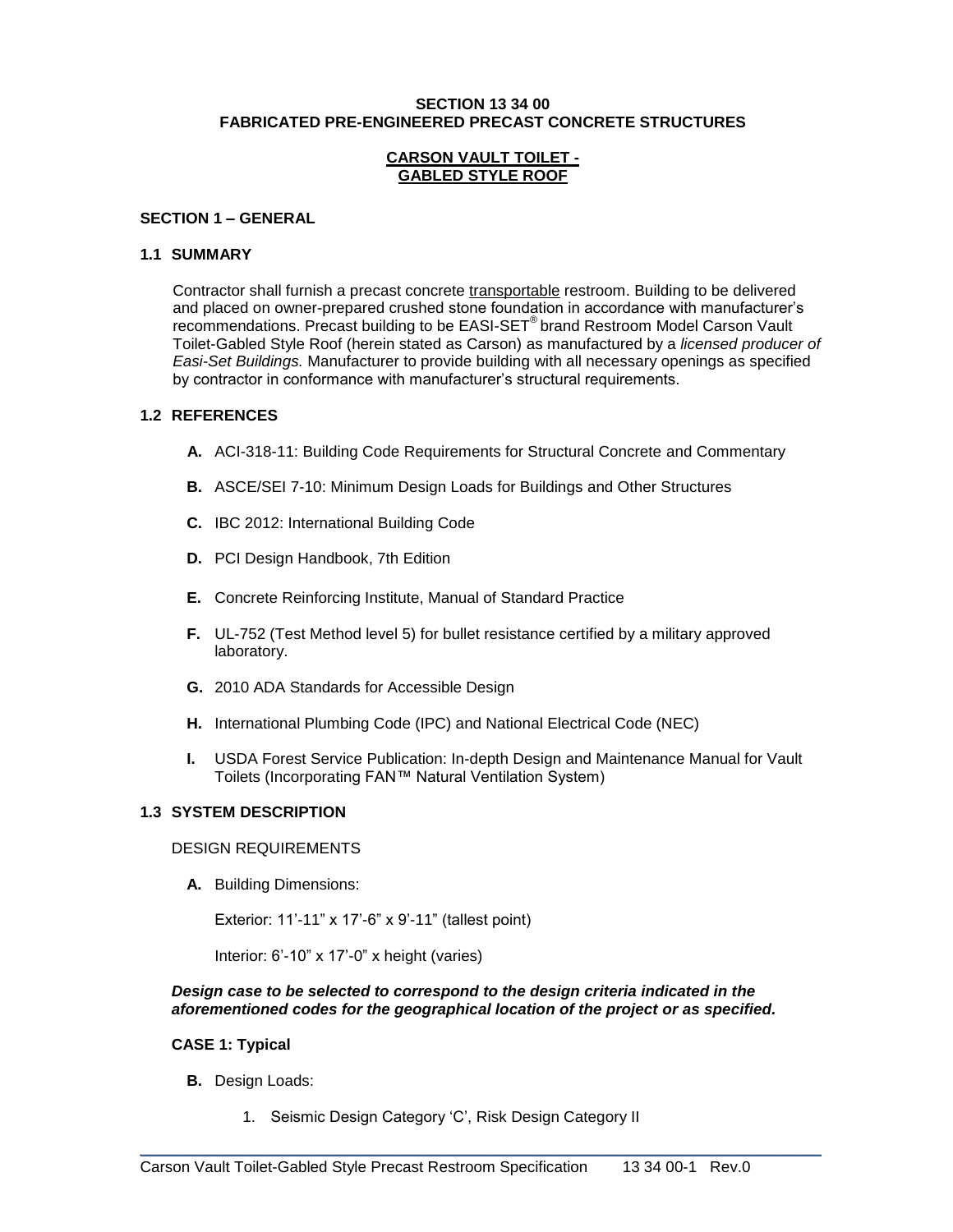- 2. Roof Live Load (Snow) 30 PSF
- 3. Floor Live Load 100 PSF
- 4. Wind Loading\* 115 MPH

\*Design loads relate to precast components only, not accessories (i.e. doors, windows, vents, etc.)

### **CASE 2: Heavy**

- **C.** Design Loads:
	- 1. Seismic Design Category 'D', Risk Design Category III
	- 2. Roof Live Load (Snow) 150 PSF
	- 3. Floor Live Load 150 PSF
	- 4. Standard Wind Loading\* 165 MPH

\*Design loads relate to precast components only, not accessories (i.e. doors, windows, vents, etc.)

- **D.** Roof: Gabled style roof. Roof panels shall overhang on all sides to prevent water intrusion. The pitch of the roof shall be 3/12. The roof standard finish is a simulated cedar shake. Other finishes are available.
- **E.** Roof panels, floor, and wall panels must each be produced as single component monolithic panels. No floor or vertical wall joints will be allowed, except at perimeter interfaces, corners and partitions. Wall panels shall be set on top of floor panel.
- **F.** Wall-to-Floor interior surface joints along the perimeter of each restroom and partitions (if precast) must contain the locked-in, easy clean-out radius coving. The 3/8" (recessed) x 2" cove must be continuous around the interior of the restroom and along the sides of any precast partitions. Apply 5,000 PSI (minimum) non-shrink, non-metallic grout to the cove, finishing the grout to form a flush 1" minimum radius.

# **1.4 SUBMITTALS**

- **A.** Engineering calculations designed and sealed by a professional engineer, licensed to practice in the state where the project is located, shall be submitted for approval.
- **B.** Manufacturers' product literature shall be provided for all plumbing, electrical and miscellaneous installed fixtures demonstrating compliance with these specifications

### **1.5 QUALITY ASSURANCE**

- **A.** The precast concrete building producer shall be a plant-certified member of either the National Precast Concrete Association (NPCA), The Precast/Prestressed Concrete Institute (PCI), or equal.
- **B.** The precast concrete building producer shall demonstrate product knowledge and must have a minimum of 5 years experience manufacturing and setting precast concrete.
- **C.** The manufacturer must be a licensed producer of Easi-Set Buildings.
- **D.** No alternate building designs to the pre-engineered EASI-SET**®** building will be allowed unless pre-approved by the owner 10 days prior to the bid date.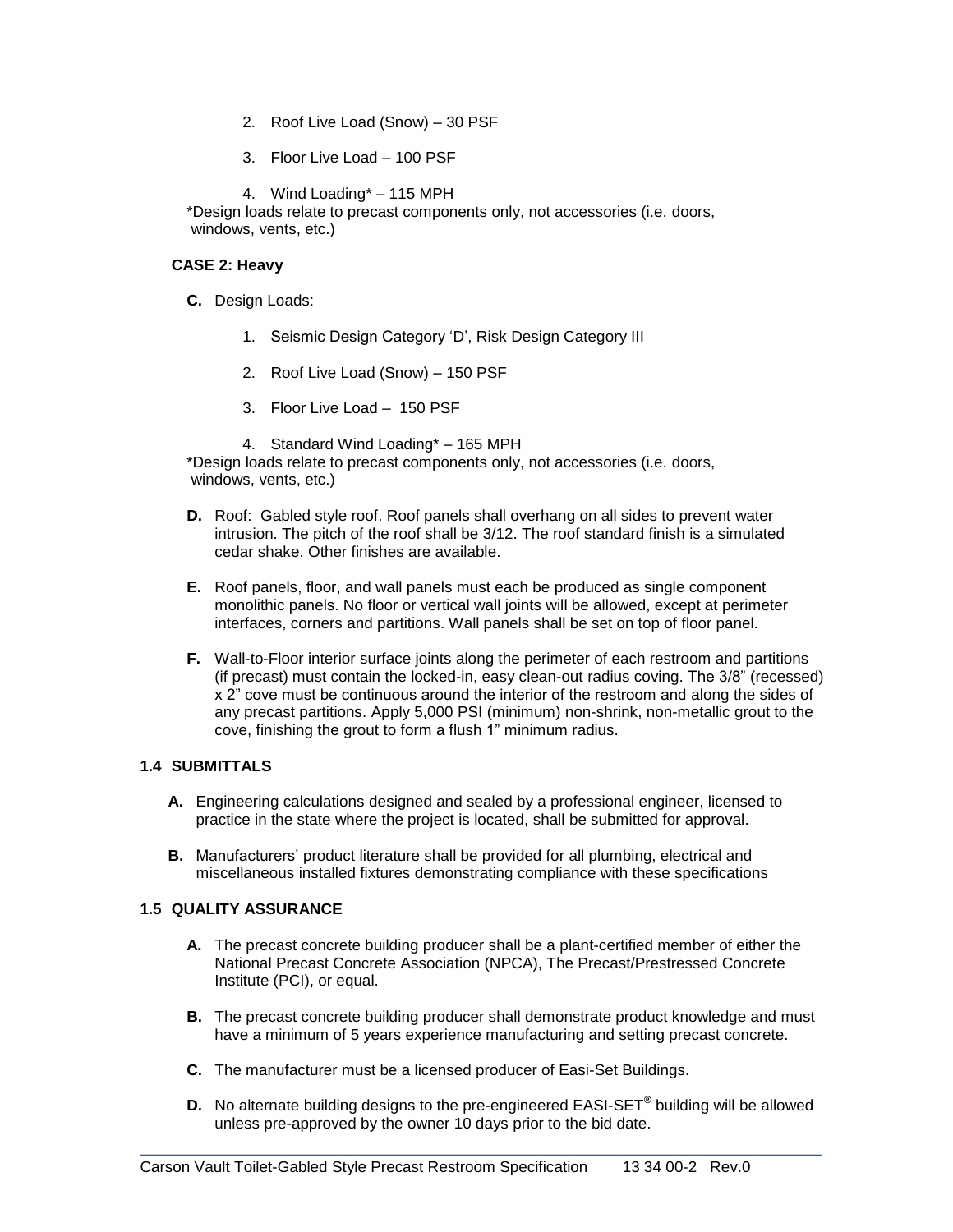# **SECTION 2 – PRODUCTS**

### **2.1 MATERIALS**

- **A.** Concrete: Steel-reinforced, 5000 PSI minimum 28-day compressive strength, airentrained (ASTM C260).
- **B.** Reinforcing Steel: ASTM A615, grade 60 unless otherwise specified. Welded wire fabric: ASTM 185, Grade 65
- **C.** Post-tensioning Strand: 41K Polystrand CP50, ½" 270 KSI Seven-Wire strand, enclosed within a greased plastic sheath (ASTM A416). Each Roof and floor shall be posttensioned by a proprietary, second generation design using a single, continuous tendon. Said tendon is placed in the concrete slab to form a perimeter loop starting from one corner of the slab to a point where the cable entered the slab. The tendon then turns 90 degrees and follows the cable member(s) in the periphery to a point midway along the "X" axis of the concrete building panel and then turns 90 degrees along the "Y" axis of the concrete building panel. This bisects the concrete building panel and crosses the opposite parallel portion of the cable member and exits from an adjacent side of the concrete building panel. This creates a cable pattern with no less than 2.5 parallel cables in any direction. To ensure a watertight design, no alternate methods shall be substituted for the post-tensioning.
- **D.** Sealant: All joints between panels shall be caulked along the exterior and interior surface of the joints. Exterior sealant shall be DOW CORNING 790 silicone sealant or equal. Interior sealant shall be SIKAFLEX-1A elastic sealant (paintable) or equal. Exterior caulk reveals to be 3/8"x 3/4" deep so that sides of the joint are parallel for proper caulk adhesion. Back of the joint to be taped with bond breaking tape to ensure adhesion of caulk to parallel sides of joint and not the back.
- **E.** Panel Connections: All panels shall be securely fastened together utilizing cast-in stainless steel embeds and welding. All welding shall be done in conformance with AWS, Structural Welding Code latest revision. Steel is to be of structural quality, hotrolled carbon complying with ASTM A304. No floating-in of connection plates shall be allowed.

#### **F. Stain and Paint:**

- *a.* Interior concrete surfaces (toilet rooms)
	- *i.* Interior floors will be a two component, water based polyamide epoxy floor coating (gray, unless otherwise specified). Approved manufacturers: Sherwin Williams (Floor-Plex 7100), Armorpoxy or equal.
	- *ii.* Interior walls and ceilings will be a pre-catalyzed water based epoxy. Approved manufacturers: Sherwin Williams or equal.
- *b.* Exterior concrete surfaces
	- *i.* Exterior slab top surface (if selected) will be a two component, polyamide epoxy floor coating (gray, unless otherwise specified). Approved manufacturers: Sherwin Williams, Armorpoxy or equal.
	- *ii.* Exterior walls and roof will be a water-based acrylic, water-repellent penetrating stain. Approved manufacturers: United Coatings (Canyon Tone Stain), Sherwin Williams (H&C Concrete stain) or equal
	- *iii.* Clear Acrylic anti-graffiti sealer (if selected)

# **2.2 ACCESSORIES AND FIXTURES**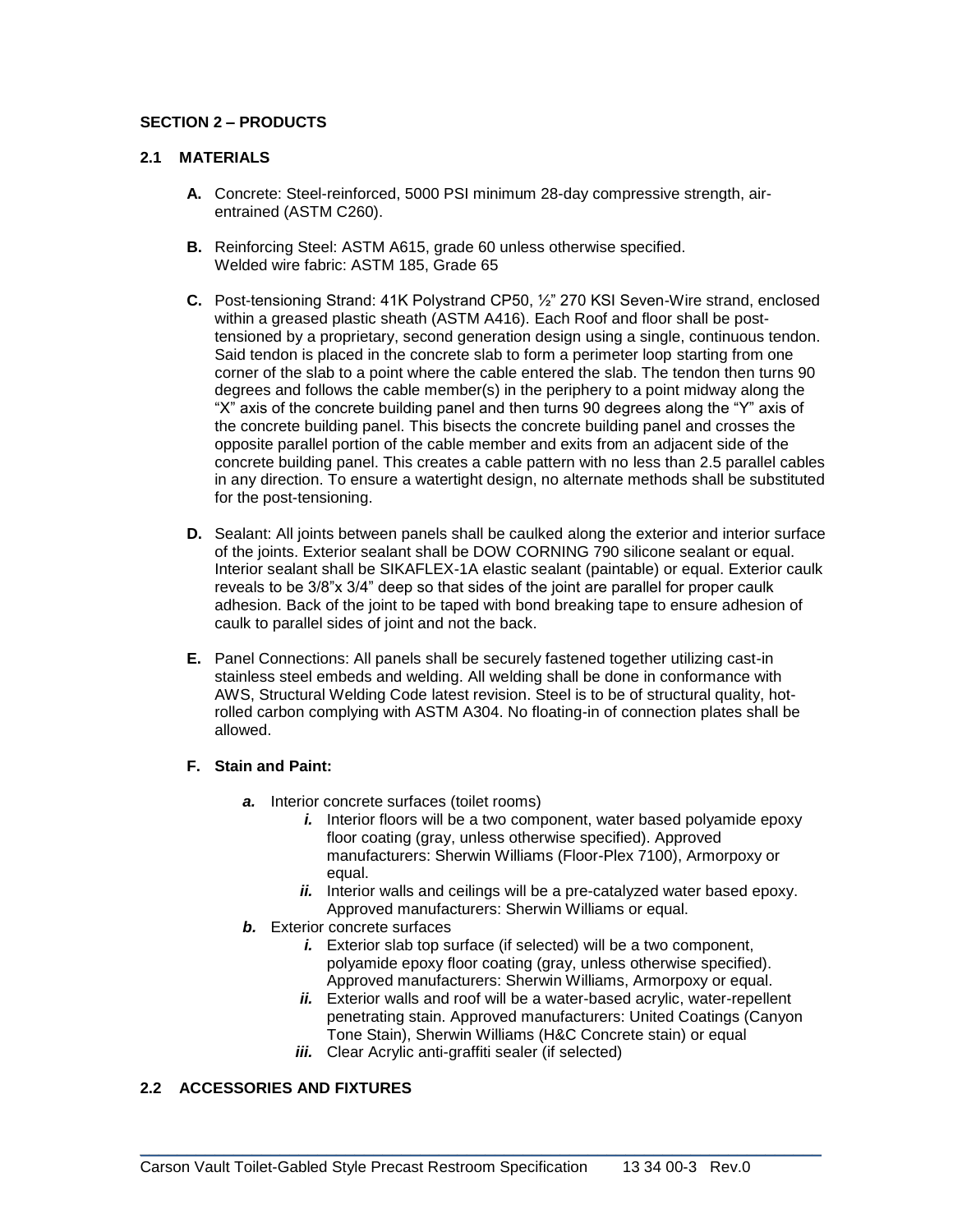- **A. Doors and Frames**: Shall comply with Steel Door Institute "Recommended Specifications for Standard Steel Doors and Frames" (SDI-100) and as herein specified. All door and frame galvanizing shall be in accordance with ASTM A924 and A653, minimum coating thickness shall be A60.
	- 1. The buildings shall be equipped with  $3^{\prime}$ -0" x  $6^{\prime}$ -8" x 1-3/4" (restroom entry doors) & 2'-8" x 6'-8" x 1-3/4" (chase door) thick insulated, 18 gauge, metal doors with 16 gauge frames (to meet wall thickness). Doors shall have a flush top cap. Doors and frames shall be factory bonderized and painted with one coat of rust-inhibitive primer and one finish-coat of enamel paint; color to be BOLT BROWN unless otherwise specified.
	- 2. Doors and frames shall meet SDI standard Level 2, 1¾" heavy duty. *Approved manufacturers: Republic, Steelcraft, Ceco, Black Mountain, Pioneer, Curries, Mesker, MPI, Door components or equal Approved distributor: Integrated Entry Systems*

# **B. Door Hardware**:

**1. Cylindrical Lock**: Commercial grade, shall meet requirements of ANSI A156.2, series 4000, UL listed and ADA approved. Zinc dichromate chassis with cast solid zinc levers to resist corrosion. Furnish locks with 6-pin solid brass keyway. Exterior locks and unlocks by key, interior push button lock, released when lever is turned. Manufacturer shall provide a limited lifetime warranty on this product. *Approved manufacturers: Design Hardware, or equal*

**2. Hinges**: Self-Closing (spring) Hinges. Shall comply with ANSI A156.17 Grade 1 self closing hinges (3 per door). Hinges shall be Stainless Steel Grade 304 (ANSI K81071F) US32D brushed satin finish. Manufacturer shall provide a lifetime limited warranty. *Approved manufacturers: Design Hardware, or equal*

**3. Door Sweep**: Nylon brush door sweep, ANSI/BHMA certified. Sweeps shall have an integral drip edge to repel water from base of door. Sweeps shall be approved for UL 10C positive pressure and suitable for use with fire doors up to three hours. *Approved manufacturers: National Guard Products or equal*

**4. Drip Cap**: Aluminum drip cap with minimum projection of 2 ½" shall be furnished. *Approved Manufacturers: Design Hardware, National Guard Products, or equal*

**5. Door Stop**: ANSI 156.16 approved wall mounted door stop with keeper constructed of a corrosion resistant cast brass material. Finish US26D (626) brushed chrome finish. *Approved manufacturers: Don-Jo, Rockwood, or equal*

- **C. Wall Vent:** Wall vents will be extruded aluminum, minimum thickness of .125", 6063-T5 alloy. Vents to be supplied with aluminum mesh insect screen and 204-R1 clear anodized finish. Approved manufactures: Sunvent Industries or equal.
- **D. Signs:** Signs to have braille, characters, and pictograms to meet ADA requirements.
- **E. Windows:** Frames shall be constructed from stainless steel. Window glazing will be ¼" translucent Lexan.
- **F. Grab Bars:** Stainless steel tubing, 18 gauge, type 304 stainless steel, mounted 1-1/2 inches from wall. Approved manufacturers: Bobrick or equal.
- **G. Toilet Paper Dispenser:** Dispenser will be constructed of 3/16" to 1/4" thick 304 stainless steel. Dispenser will be capable of holding three (3) standard rolls of toilet paper. Approved manufacturers: Aslin Industries, Bobrick or equal.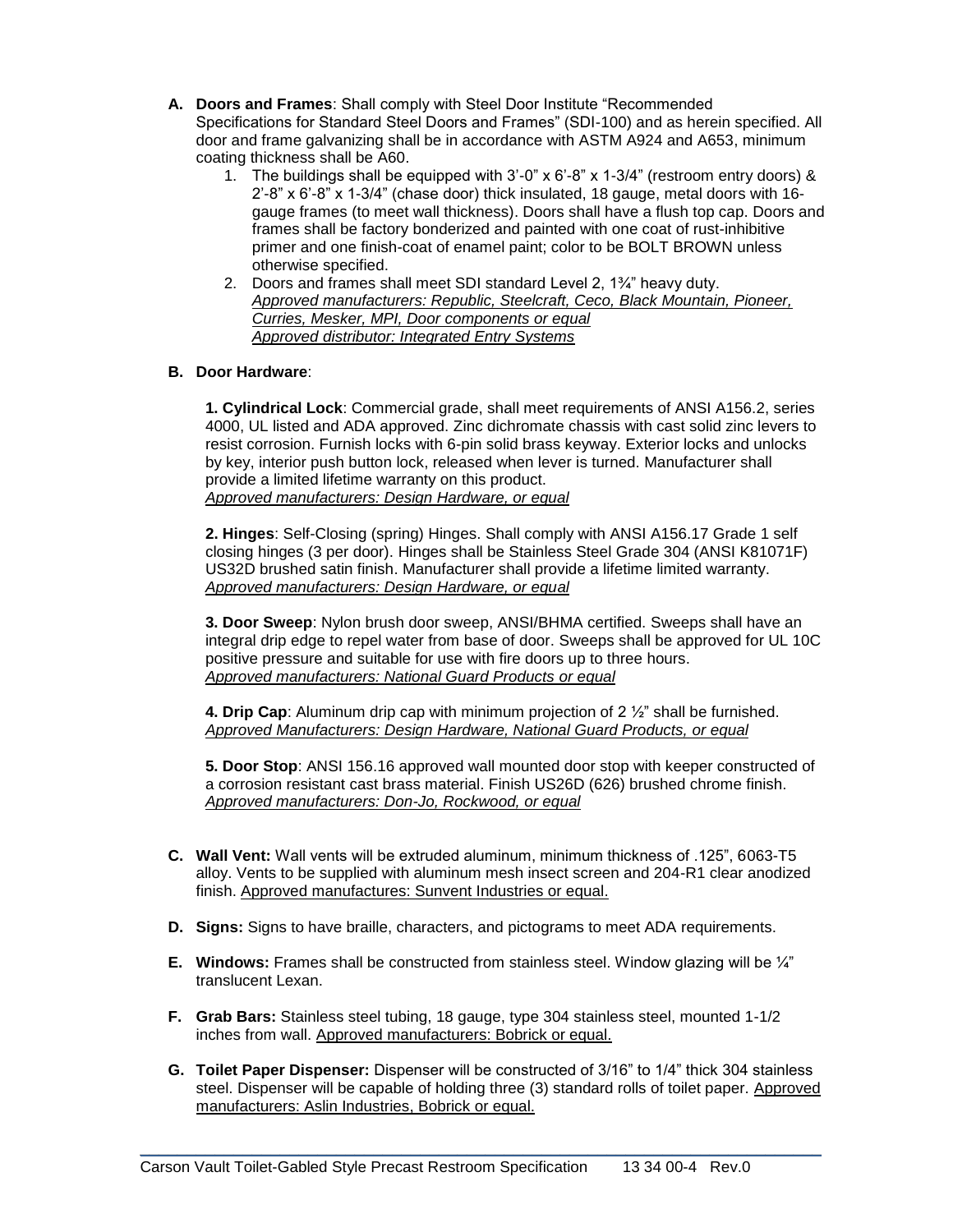### **H. Plumbing:**

- *1.* Waterless Toilet: ADA compliant, 18 gauge type 304 stainless steel riser with seat cover
- **I. Vault Cleanout Cover:** Aluminum hatch, rated for a 300 psf pedestrian load. Cover to be hinged with a staple for padlock and a hold open arm to prevent closing. OR if required, cleanout cover frames will be constructed from steel. Plate for vault cleanout cover will be  $\frac{1}{4}$ " thick diamond plate steel. Lid will be hinged and configured so that it can be locked with a padlock. A gasket will be provided around the perimeter of the lid to provide an airtight seal.
- **J. Vent Stack:** Vent stack(s) to be 12" (nominal) diameter High-Density Polyethylene Pipe.
- **K. Vault Liner:** Inside of vault tank(s) to be lined with a water based acrylic coating (Conseal CS-55) or equal, applied per manufacturers specifications. Optional drop-in or cast-in high performance reinforced geomembrane liner is available.

### **2.3 Finishes**

- **A. Interior of Building**: Smooth form finish on all interior panel surfaces unless exterior finish is produced using a form liner, then smooth hand-troweled finish.
- **B. Exterior of Building (standard)**: Barn board finish on all exterior wall surfaces with a simulated cedar shake roof finish.
- **C. Exterior of Building (Option #1)**: Architectural precast concrete brick finish: Finish must be imprinted in top face of panel while in form using an open grid impression tool similar to EASI-BRICK**®** . Finished brick size shall be 2 3/8" x 7 5/8" with vertical steel float or light broom finish. Joints between each brick must be 3/8" wide x 3/8" deep. Back of joint shall be concave to simulate a hand-tooled joint.
- **D. Exterior of Building (Option #2):** Additional finishes for walls and roof are available and will vary by local producer.

### **SECTION 3 – EXECUTION**

# **3.1 SITE PREPARATION** (**MANUFACTURER'S RECOMMENDATION**)

Work under this section relates to placement of the restroom building by the Easi-Set licensed producer on the vaults placed in a customer-prepared site.

- **A.** All material, methods of construction, and testing & inspection shall conform to the applicable requirements of the codes and standards listed in the project specifications.
- **B.** Stone shall be a minimum of 4" thick and down to firm subgrade. The vertical soil capacity under stone shall be compacted to have minimum bearing of 1,500 pounds per square foot. Stone shall be 3/8" or smaller followed by a course or topping of fines for final grading and compaction purposes as needed. Elevations and levelness of the prepared stone base shall be within  $\frac{1}{4}$ " in all directions.
- **C.** Provide positive drainage around the building.
- **D.** Provide Butyl Sealant between the vault and building floor.

# **3.2 SITE ACCESS**

Contractor must provide a level, unobstructed area large enough for a crane and a tractortrailer to park adjacent to the pad. Crane must be able to place outriggers within 5'-0" of edge